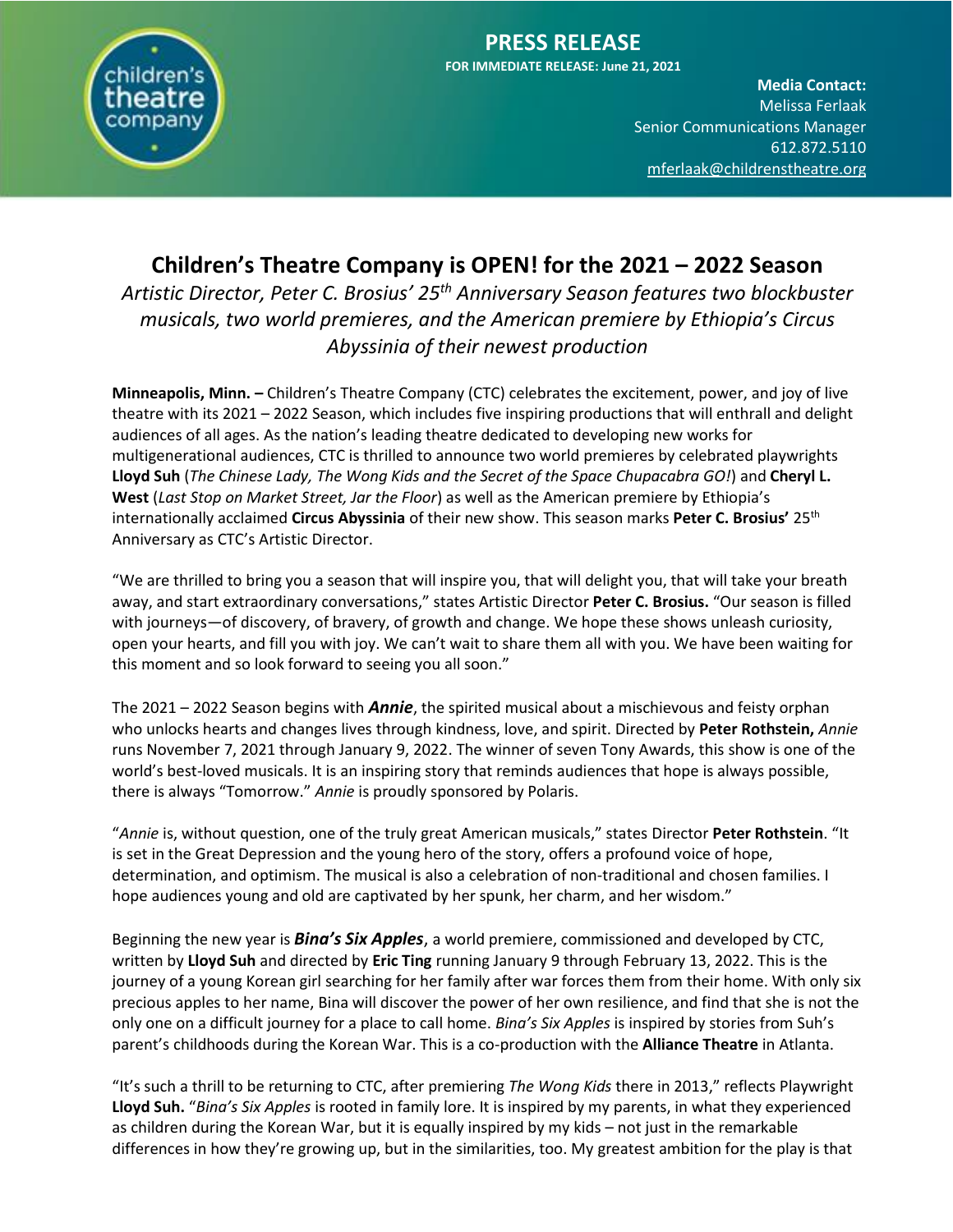it speaks to both generations: their emotions, their imaginations, their sense of discovery and journey towards empathy. The play was written for young audiences, of course – but also for their parents and grandparents."

World-famous Circus Abyssinia is back by popular demand with a brand-new, breathtaking show for all ages! *Circus Abyssinia: Tulu* runs January 18 through February 13, 2022 and is inspired by the story of Ethiopian runner Deratu Tulu, the first Black African woman to win Olympic gold. This celebration of athleticism features dazzling feats of speed and flight, with astonishing spectacles of high-flying acrobatics, hand balancing, and juggling (sometimes with fire!) backed by the beat of Ethiopian music. Don't miss the company that the *Star Tribune* raves for its "immediate thrills."

"We're seriously over the moon to be coming back to Children's Theatre Company," state the creators, **Bibi and Bichu Tesfamariam**. "With our new show, *Tulu*, we'll be pulling out all the stops to celebrate the story of Ethiopian icon and Olympic legend, Derartu Tulu, the first African woman to win Olympic gold. We can't wait to perform with the wonderful audiences of Minneapolis again!"

CTC has commissioned the world premiere of *Something Happened in Our Town* running February 27 through March 27, 2022 written by playwright, **Cheryl L. West** and directed by **Timothy Douglas**. The play is based on the book written by a multiracial, child psychologist team of authors, **Marianne Celano**, PhD, ABPP, **Marietta Collins**, PhD, and **Ann Hazzard**, PhD ABPP and is published by Magination Press, an imprint of the American Psychological Association. Two young friends—Emma, who is White and Josh, who is Black—have questions when a police shooting occurs in their town. Both children have conversations with their families to try and make sense of what happened and get the answers they need. Experience what can happen when perceptions are challenged and awareness grows. *Something Happened in Our Town* is proudly supported by Wells Fargo with additional support from Thomson Reuters.

Playwright **Cheryl L. West** states, "In a time of reckoning in our country, this work is a call to action, to facilitate the much-needed discussion about inclusion, compassion, and what it really means to be peace makers in our homes, schools, and communities. Hopefully, this story will move us one step closer to healing our racial divide."

The season concludes with the triumphant return of *Diary of a Wimpy Kid the Musical* running April 22 through June 18, 2022, with the composer/lyricist team of Minnetonka-native **Michael Mahler** and **Alan Schmuckler** and directed by **Jenn Thompson**. **Kevin Del Aguila**, famous for his TV series, *Peg+Cat* serves as the librettist. The beloved book series by **Jeff Kinney** hits the stage in musical fashion with Greg Heffley, Rowley, Fregley, Manny, and of course, Rodrick joining in the mayhem. A ridiculous amount of fun for anyone who has survived, is surviving, or hopes to survive middle school, inspired by the award-winning and bestselling book series. This musical was developed by CTC in 2016 with **Kevin McCollum** (producer of *Six, Rent, In the Heights, Avenue Q,* and *Something Rotten!*). Since the premiere at CTC, *Diary of a Wimpy Kid the Musical* has continued its development and you will want to see the new surprises in this production. *Diary of a Wimpy Kid the Musical* is proudly sponsored by Delta Airlines.

To make the patron experience as clean, safe, and enjoyable as possible, CTC has added MERV-13 air filters and ionization systems to all HVAC units. HVAC ionization kills the coronavirus and other types of viruses, such as the flu and other air pollutants. CTC has installed touchless fixtures to all public restrooms. CTC will have hand sanitizing stations, increased cleaning of surfaces, and electronic ticketing available. CTC will continue to monitor CDC and Minnesota Department of Health guidelines and adjust protocols as recommended. CTC keeps updated information on the website at childrenstheatre.org/covid19.

Full season subscriptions renewals, upgrades, and new full season subscriptions are on sale now at <https://childrenstheatre.org/>open or by calling 612.874.0400. Single tickets for *Annie* will go on sale in July 2021 and the rest of the season will be on sale in the fall of 2021. CTC's 2021 – 2022 Season of artistic and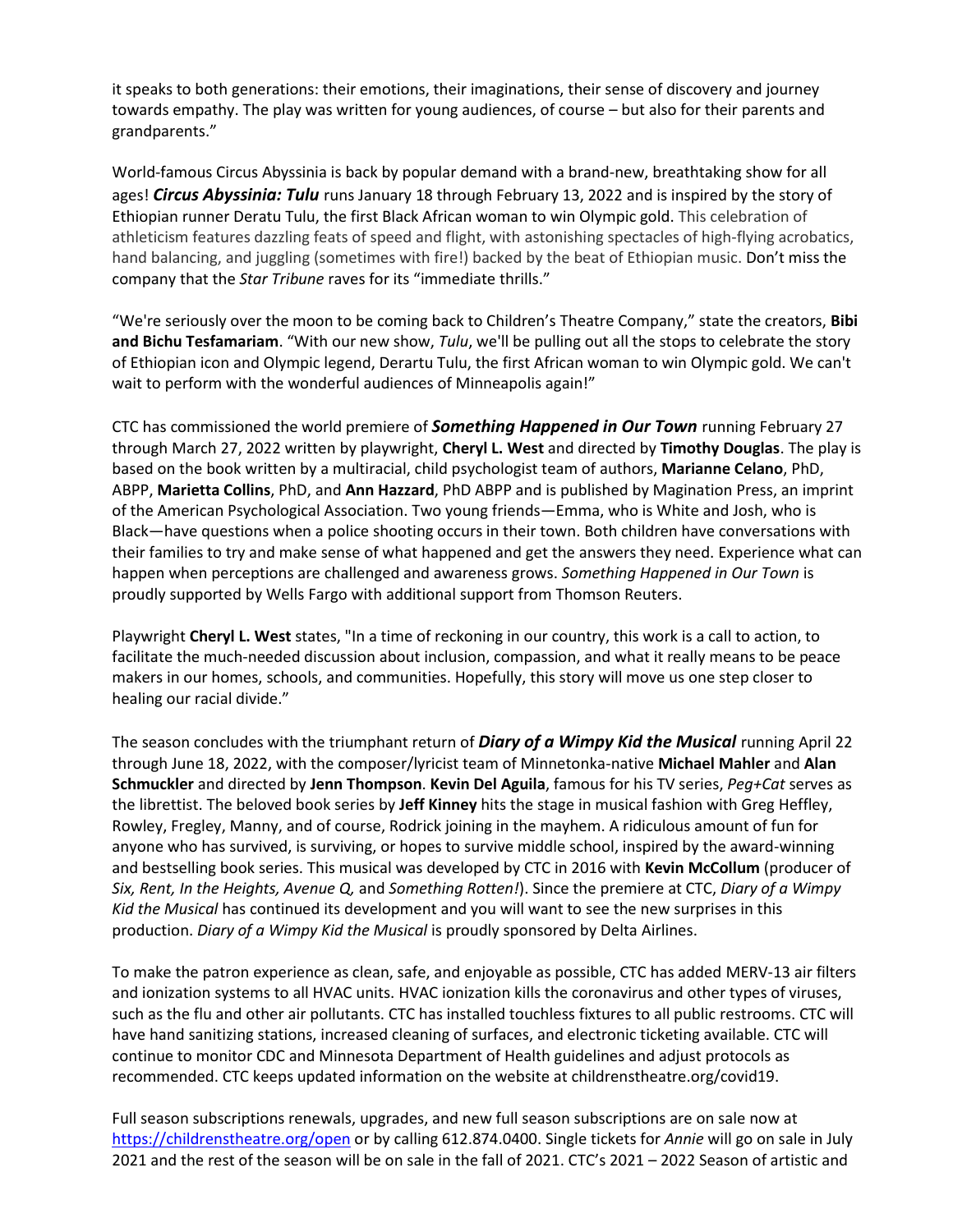educational programming is supported by the Minnesota State Arts Board, The Shubert Foundation, Inc., and Target.

#### **CHILDREN'S THEATRE COMPANY'S 2021 — 2022 SEASON**

#### *Annie*

Book by Thomas Meehan Music by Charles Strouse Lyrics by Martin Charnin Directed by Peter Rothstein Choreography by Kelli Foster Warder Music Direction by Victor Zupanc November 7, 2021-January 9, 2022 UnitedHealth Group Stage All Ages

It's a goosebump-inducing, gorgeous production that fills the stage and the hearts of everyone who watches it.

Times are tough, spirits are low, and the world is in dire need of hope. Enter, stage left: a delightful underdog—a good-natured, yet mischievously feisty, young girl. She takes on the world and, with an equal share of moxie and music, unlocks hearts and changes lives through kindness, love, and spirit. Like Annie and Daddy Warbucks sing, "The Sun Will Come Out Tomorrow!"

#### *Bina's Six Apples*

Written by Lloyd Suh Directed by Eric Ting A Children's Theatre Company Original World Premiere Production A co-production with the Alliance Theatre January 9-February 13, 2022 Cargill Stage Ages 9 and Up

Bina's family grows the finest apples in all of Korea. But when war forces her to flee her home, Bina is alone in the world with just six precious apples to her name. Can these meager possessions help her find her family?

Join Bina on her journey that ranges from the heartbreaking to the humorous. Encountering new challenges at every turn, Bina is forced to rely upon her apples and their meaningful legacy as she begins to discover the power of her own resilience. Often mesmerizing, always heartwarming, Bina realizes she's not the only one on a difficult quest for a place to call home.

#### *Circus Abyssinia: Tulu*

Co-created and produced by Mehari "Bibi" Tesfamariam Co-created and directed by Binyam "Bichu" Tesfamariam Choreography by Tamerat Ejeta and Binyam "Bichu" Tesfamariam A Children's Theatre Company American Premiere Production January 18-February 13, 2022 UnitedHealth Group Stage All Ages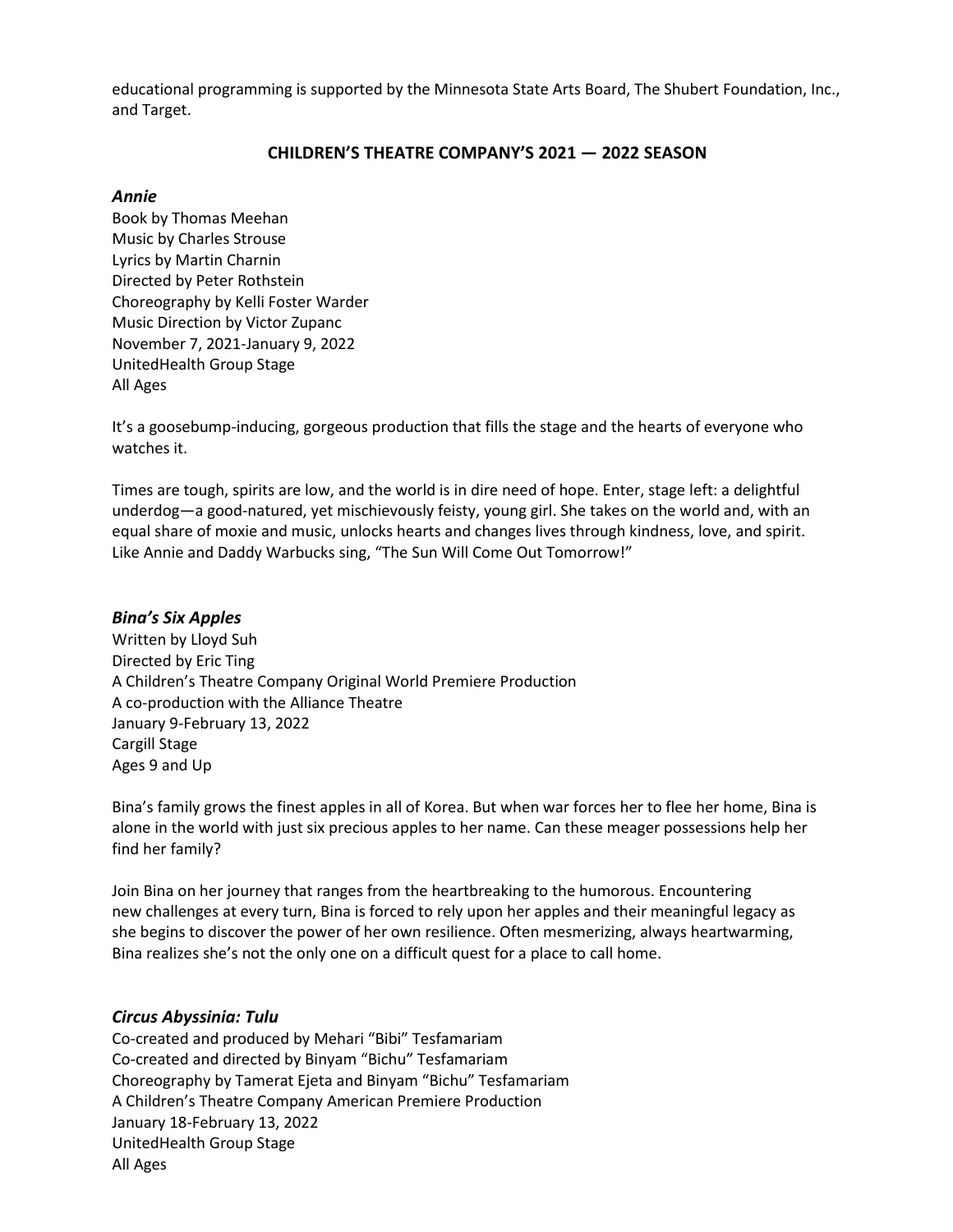World-famous Circus Abyssinia returns by popular demand with a fantastical celebration of athleticism and the power of speed inspired by Ethiopian runner Deratu Tulu, the first Black African woman to win Olympic gold.

Watch in awe as a dazzling spectacle of high-flying acrobatics, hand balancing, and juggling (sometimes with fire!) flashes before your eyes, backed by the beat of Ethiopian music. Witness the energy and spectacle of the Olympic games, packed with extraordinary circus acts, and be amazed as the world of triumph and virtuosity come to dynamic life!

### *Something Happened in Our Town*

Written by Cheryl L. West Based on the book "Something Happened in Our Town" By Marianne Celano, PhD, ABPP, Marietta Collins PhD, Ann Hazzard, PhD, ABPP Directed by Timothy Douglas A Children's Theatre Company Original World Premiere Production February 27-March 27, 2022 UnitedHealth Group Stage Ages 7 and up

Friendships challenged, a world changed, and two young people struggling to make sense of it all. Follow friends and neighbors, Josh and Emma, as they navigate their way through an experience beyond their control and understanding.

Josh and Emma have many questions about the tragic killing of a Black man by a White police officer. Real questions that deserve real answers. But during conversations over dinner, at bedtime, before and after school, their families (one Black and one White) find such answers don't come easily. Layered with compassion and humor, this show invites you to walk alongside Josh and Emma as they confront uncertainty within their town and between themselves. More than just a "must see," this play will help families more fully understand how their neighbors' experiences might be different than their own.

## *Diary of a Wimpy Kid the Musical*

Book by Kevin Del Aguila Music and Lyrics by Michael Mahler and Alan Schmuckler Based on the *Diary of a Wimpy Kid* book series by Jeff Kinney and the 20th Century Studios Films Produced by special arrangement with Buena Vista Theatrical and Kevin McCollum Directed by Jenn Thompson UnitedHealth Group Stage April 22-June 18, 2022 All Ages

Middle school, ugh. It's the worst. But Greg is determined NOT to be at the bottom of the popularity chart. He'll leave that to his weird neighbor, Fregley. Or maybe Greg's best friend, Rowley Jefferson. But it's not going to be Greg… no way.

See Jeff Kinney's popular character take center stage as Greg's cartoon diary becomes a hilarious and heartfelt musical. Will Greg's plans lead him to sacrifice his one true friend? Can anyone avoid the dreaded Cheese Touch? Grab a hall pass and don't be late for an adventure familiar to anyone who actually survived middle school!